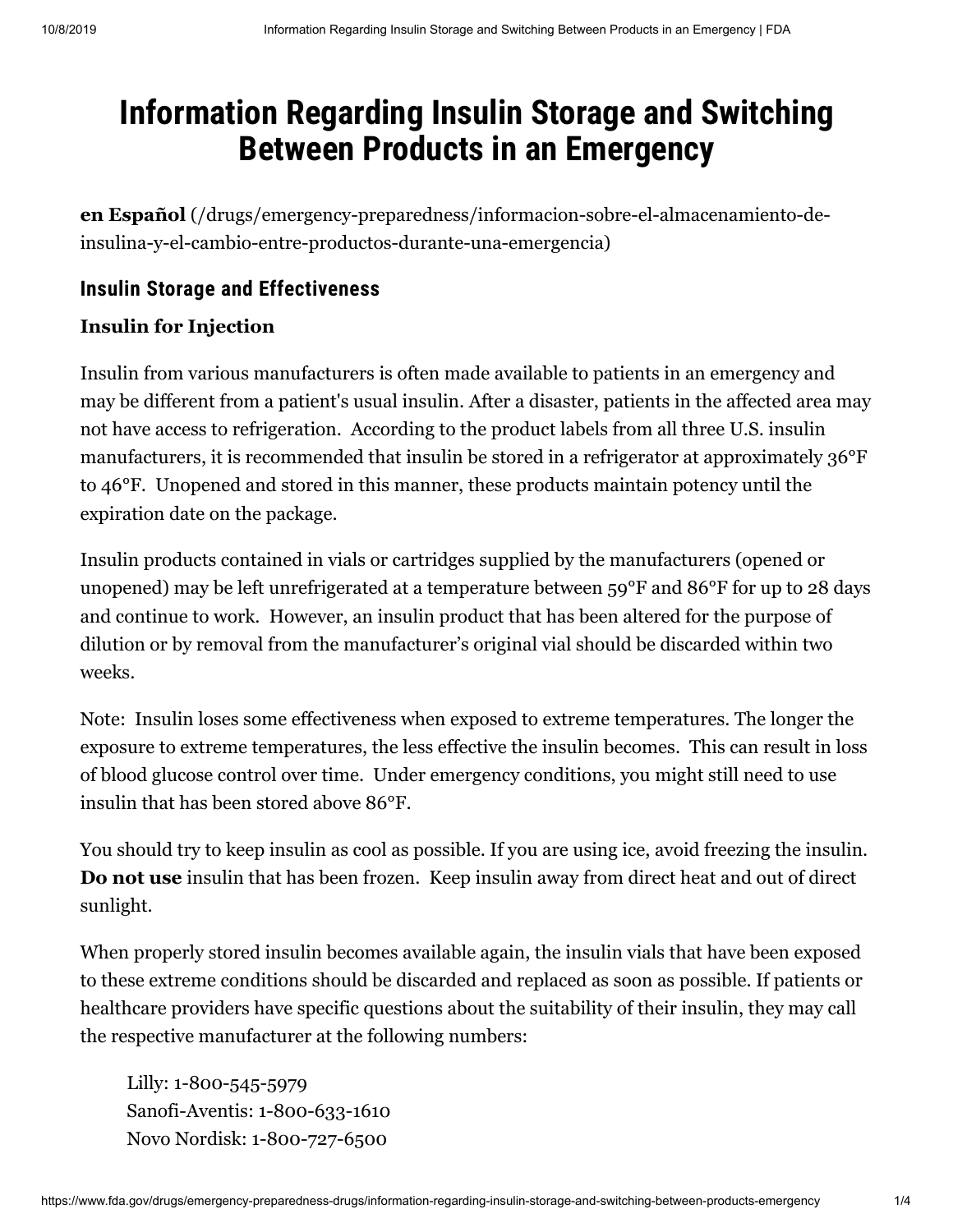## **Additional Storage Information for Insulin Pumps**

Insulin contained in the infusion set of a pump device (e.g., reservoir, tubing, catheters) should be discarded after 48 hours. Insulin contained in the infusion set of a pump device and exposed to temperature exceeding 98.6°F should be discarded.

# **Insulin Switching**

# **Switching insulin should always be done in consultation with a physician and requires close medical supervision, and if possible, close monitoring of blood**

**glucose.** If medical supervision is not possible under emergency conditions, the following recommendations may be considered. Make sure to closely monitor your blood glucose and seek medical attention as soon as possible.

## **Short-acting (regular insulin) and Rapid-acting Insulins**

One brand of regular insulin (e.g., Humulin R, Novolin R) may be substituted for another brand of regular insulin and for rapid-acting insulins (e.g., Humalog, NovoLog, Apidra), and vice versa, on a unit-per-unit basis in emergency conditions.

Regular insulins are to be injected approximately 30 minutes before the start of each meal. Rapid-acting insulins begin working more rapidly than regular insulin and are to be injected no more than 15 minutes before the start of each meal to avoid dangerously low blood glucose levels.

### **Intermediate and Long-acting Insulins**

One intermediate-acting insulin product (e.g., Humulin N, Novolin N) may be substituted for another intermediate-acting insulin product on a unit-per-unit basis in emergency conditions. Likewise, these intermediate insulins may also be substituted for long-acting insulins (e.g., Lantus, Levemir) on a total unit-per-day basis, or vice versa in emergency conditions.

- **Importantly, when switching** from a once a day long-acting insulin (e.g., Lantus, Levemir) to an intermediate-acting insulin the dose of the once a day long-acting insulin should be cut in half and given as two injections of intermediate acting insulin, one in the morning with breakfast and one in the evening with dinner to avoid dangerously low blood glucose levels.
- **When switching** from an intermediate-acting to a once a day long-acting insulin, add up the total amount of intermediate-acting insulin units for one day, and give it as a single long-acting insulin dose once a day.

Close monitoring of blood glucose and adjustment in insulin dose may be needed in the transition period.

# **Insulin Mixes**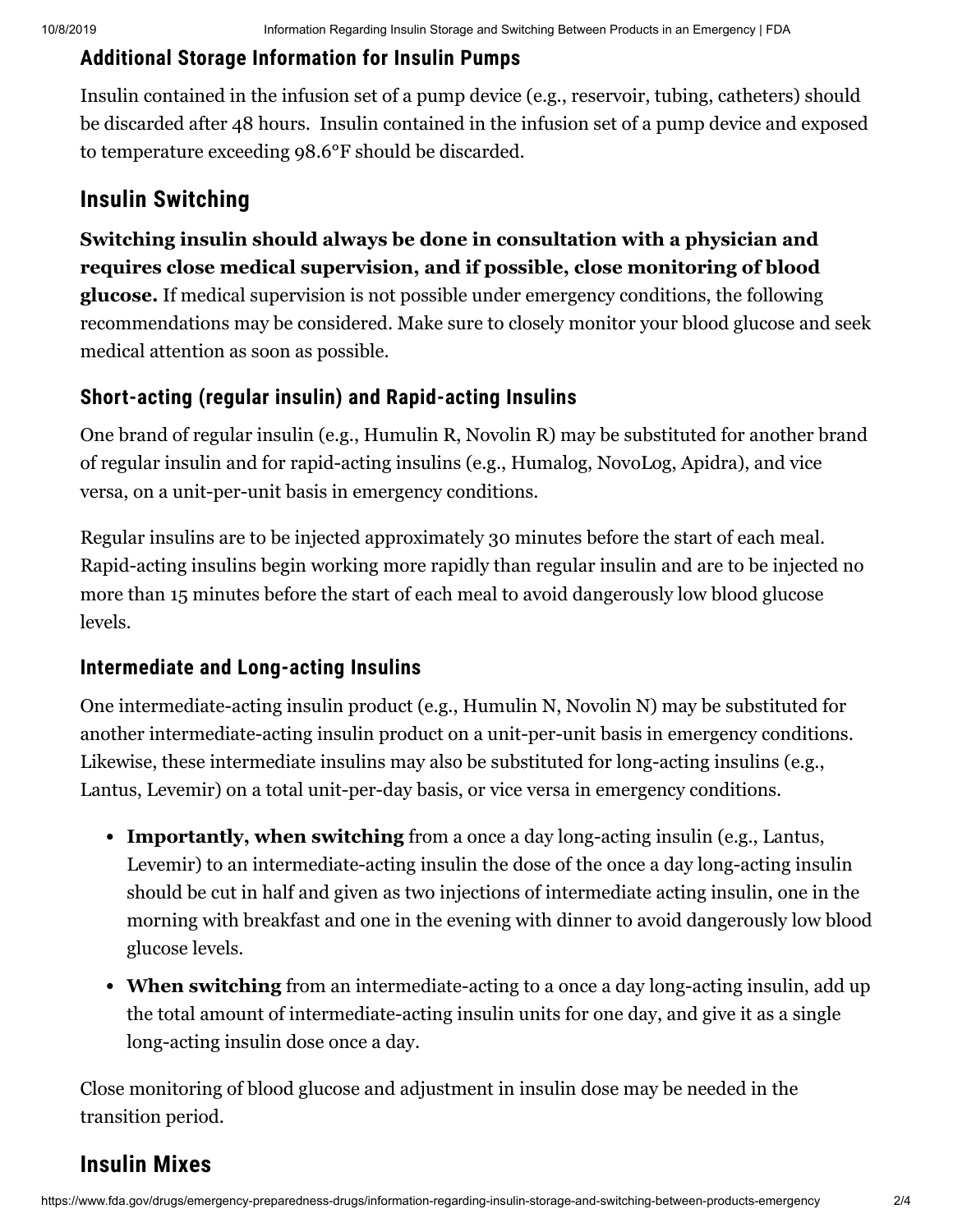**Switching between types of insulin should be done in consultation with a physician and requires medical supervision, and if possible, close monitoring of blood glucose.**

### **What is an Insulin Mix**

Insulin mixes contain a ratio of intermediate- and short/rapid-acting insulin. The first number denotes the quantity of intermediate insulin and the second number denotes the quantity of short/rapid-acting insulin delivered with each dose administered. For example, each dose of a 70/30 mix contains 70% intermediate-acting insulin and 30% short/rapid-acting insulin.

## **Switching from Your Insulin Mix: Substitution or Replacement**

Patients using pre-mixed insulin products (e.g., Humulin 70/30, Humalog Mix 75/25, Novolin 70/30, NovoLog Mix 70/30) have the following options to consider:

- In emergency conditions, one insulin mix product may be substituted for another on a unit-per-unit basis.
	- Insulin mixes containing a rapid-acting insulin analog (e.g., Humalog Mix, Novolog Mix) should be injected closer (within 15 minutes) to the start of the meal compared to mixes containing regular insulin (e.g., Humulin 70/30).
- If an insulin mix is not available, patients should follow this **two-step process**:
	- First, substitute an intermediate-acting component of the mix (e.g., for most of the examples listed above this will be approximately 70% of the total units for each dose) with an intermediate-acting or a long-acting insulin on a unit-per-unit basis.
		- Substituting with an **intermediate-acting** insulin:
			- Give 70% of total units for each dose
		- Substituting with a **long-acting** insulin:
			- Add up the total insulin units given in one day
			- Give 70% as one daily dose
	- Second, if regular or rapid-acting insulins are also available, they may be used before major meals in doses equivalent to approximately 30% of the total dose of pre-mixed insulin and in combination with the intermediate- or long-acting insulin usually taken before that meal.
	- Note: Inject longer and shorter acting insulins separately unless directed otherwise by a physician.

# **Insulin Pumps**